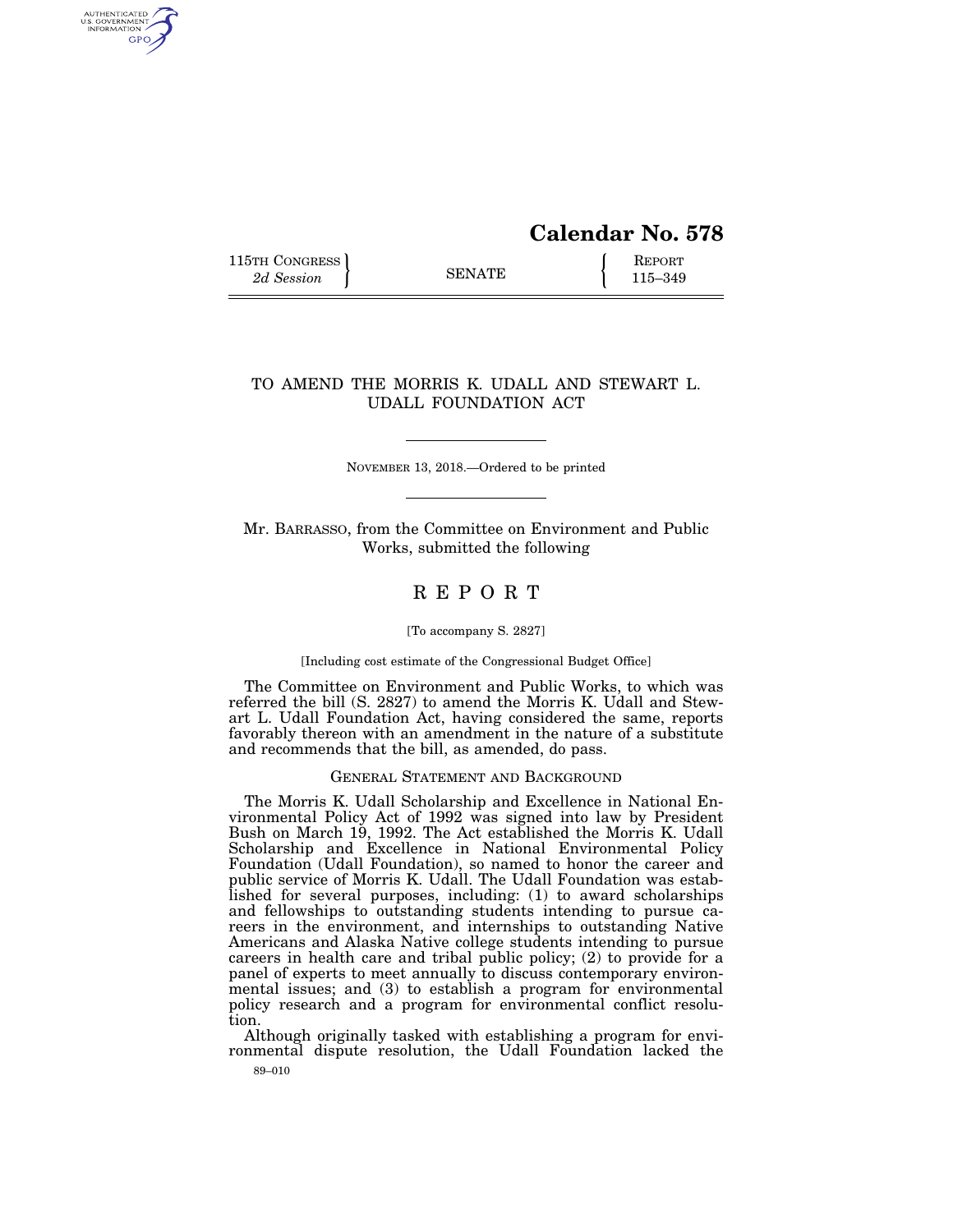funding and explicit direction to enable it to operate a program that could provide conflict-resolution services. Thus, in 1998, Congress passed the Environmental Policy and Conflict Resolution Act of 1997 to create the United States Institute for Environmental Conflict Resolution (Institute) as part of the Foundation. The Institute provides mediation and related services to help resolve environmental, natural resources, and public lands conflicts that involve the federal government.

On November  $\overline{4}$ , 2009, President Barack Obama signed into law the Morris K. Udall Scholarship and Excellence in National Environmental Policy Amendments Act of 2009. The Act enhanced the Udall Foundation, and (to honor Stewart L. Udall) officially renamed it the Morris K. Udall and Stewart L. Udall Foundation, the name the Foundation bears today.

Senator John McCain was a steadfast advocate for the Udall Foundation, and instrumental to the legislative creation and expansion of the Foundation and its programs. He was a cosponsor of the Foundation's enabling legislation in 1992 and the amendments enacted in 2009. Moreover, he introduced the 1997 legislation creating the Institute.

S. 2827, a bill to amend the Morris K. Udall and Stewart L. Udall Foundation Act, authorizes appropriations of \$4,000,000 annually through fiscal year 2024 for the Environmental Dispute Resolution Fund to provide funding for the Institute. The legislation also increases the Trust Fund allocation limit for administrative expenses to help support mission activities, makes several changes to the existing statutory language to clarify the authority of the Udall Foundation, and eliminates inconsistencies in language and authority, among other objectives.

A substitute amendment was proposed and accepted during Committee consideration of S. 2827. The substitute amendment modified the name of the Institute to the ''John S. McCain III United States Institute for Environmental Conflict Resolution'' to honor Senator McCain's legacy and contributions to the Udall Foundation. In addition, in the underlying legislation, S. 2827, a change was proposed to increase the amount of allowable administrative costs. The substitute amendment modified this proposed increase of administrative costs from the existing statutory ceiling of 15 percent to 17.5 percent, instead of the 20 percent proposed to be authorized to cover such costs in S. 2827 as introduced.

#### OBJECTIVES OF THE LEGISLATION

The bill authorizes appropriations of \$4,000,000 annually through fiscal year 2024 for the Environmental Dispute Resolution Fund to provide funding for the Institute, renames the Institute the ''John S. McCain III United States Institute for Environmental Conflict Resolution'' to honor Senator McCain's legacy and contributions to the Udall Foundation, increases the Trust Fund allocation limit for administrative expenses to help support mission activities, and makes several changes to the existing statutory language to clarify the authority of the Udall Foundation, among other objectives.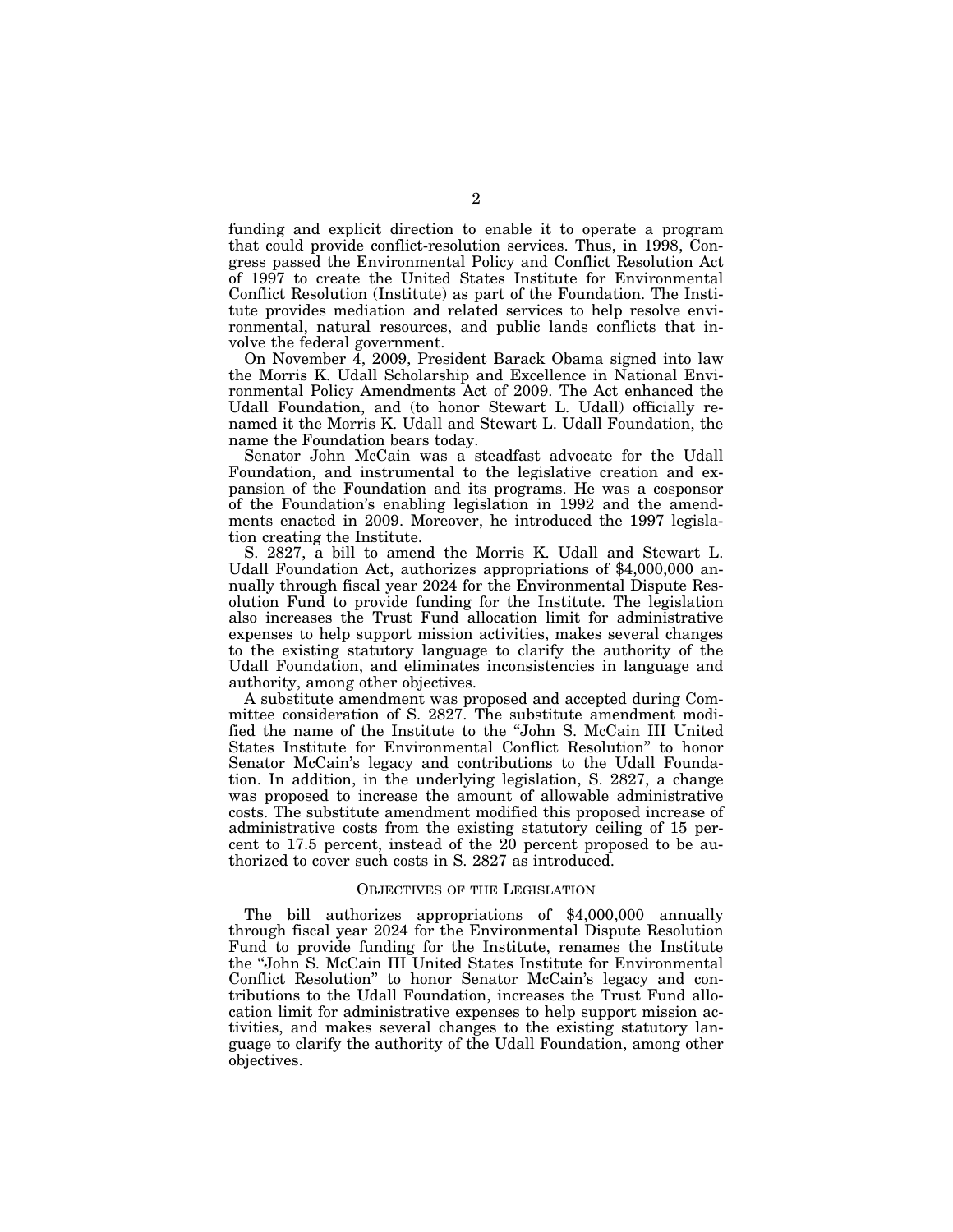#### SECTION-BY-SECTION ANALYSIS

## *Section 1. Findings*

This section makes Congressional findings regarding the positive impacts of the Foundation's Parks in Focus Program, and the Foundation's Native Nations Institute for Leadership, Management, and Policy. Congress further finds that the Foundation is committed to making a substantial contribution toward public policy.

## *Section 2. Definitions*

This section renames the ''United States Institute for Environmental Conflict Resolution'' the ''John S. McCain III United States Institute for Environmental Conflict Resolution''. This section also includes the Native Nations Institute in the definition of the Udall Center, and makes the ''Native Nations Institute'' a defined term. This section also adds definitions for the terms ''collaboration'' and ''Nation's parks and wilderness.''

#### *Section 3. Establishment of Morris K. Udall and Stewart L. Udall Foundation*

This section adds the District of Colombia as one of the locations of the Foundation.

### *Section 4. Purpose of the foundation*

This section amends Section 6 of the Morris K. Udall and Stewart L. Udall Foundation Act (10 U.S.C 5604) by revising paragraph (4) to eliminate any duplication of authority between the Udall Center and the Institute with regard to research, environmental conflict resolution and training. This section also revises paragraph (5) to include training related to natural resources and conflict resolution, paragraph (7) to identify the Native Nations Institute and include the term ''education,'' and paragraph (8) to include the terms "issues" and "conflicts.'

## *Section 5. Authority of the foundation*

This section clarifies the authority of the Foundation to conduct education programs and clarifies the authority of the Board of Trustees to approve education programs consistent with the purposes for which the Foundation was established. This section also clarifies the authority of the Foundation to assist in the development of programs at the Udall Center, clarifies the authority of the Foundation with respect to the papers of Stewart L. Udall, and provides authority for the Foundation to assist the Native Nations Institute directly or indirectly, as directed by Congress. Further, this section clarifies how the Foundation is to be allocated funds from the Trust Fund, and raises the allocation limit for administrative expenses from 15 percent to 17.5 percent. This section further corrects all cross references to Section 6 of the Morris K. Udall and Stewart L. Udall Foundation Act (10 U.S.C 5604), and includes a reference to "collaboration" and "Federal, state or tribal environmental or natural resource decision-making processes or procedures that may result in a dispute or conflict.'' Finally, this section repeals the provisions relating to office space and third party matching funds for allocation to the Udall Center.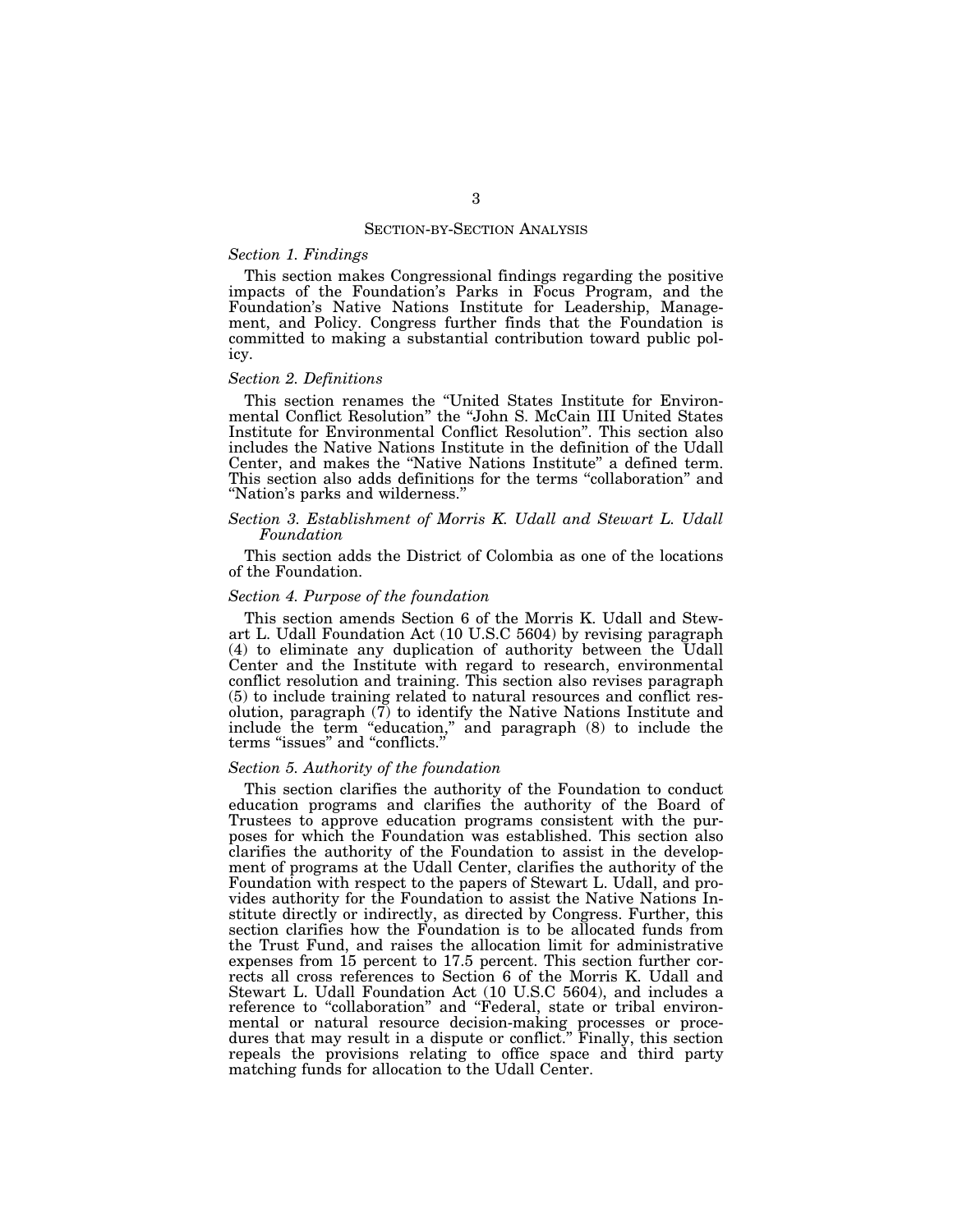## *Section 6. Use of institute by Federal agency or other entity*

This section specifies how a federal agency may use the Foundation and the Institute by adding the term ''collaboration'' as that term is defined. This section adds ''a Federal, State, or tribal process or procedure that may result in a dispute or conflict'' as a scenario in which an agency may use the Foundation and Institute.

#### *Section 7. Administrative provisions*

This section clarifies the authority of the Foundation to solicit and accept donations, grants, and gifts, including from the Institute. This section also clarifies the authority of the Foundation to rent office space in Tucson, Arizona.

#### *Section 8. Authorization of appropriations*

This section authorizes appropriations of \$4 million annually for the Environmental Dispute Resolution Fund from fiscal years 2019 through 2024.

#### LEGISLATIVE HISTORY

On May 10, 2018, Senators Heinrich and McCain introduced S. 2827, a bill to amend the Morris K. and Stewart L. Udall Foundation Act. The bill was read twice and referred to the Senate Committee on Environment and Public Works. Senators Alexander and Kyl are additional co-sponsors. The Committee met on September 18, 2018, and ordered S. 2827 favorably reported by voice vote with an amendment in the nature of a substitute offered by Senator Barrasso.

#### **HEARINGS**

No legislative hearings were held by the Committee on Environment and Public Works to consider S. 2827.

## ROLLCALL VOTES

On September 18, 2018, the Committee on Environment and Public Works met to consider S. 2827. The bill was ordered favorably reported by voice vote with an amendment in the nature of a substitute. No roll call votes were taken.

#### REGULATORY IMPACT STATEMENT

In compliance with section 11(b) of rule XXVI of the Standing Rules of the Senate, the Committee finds that S. 2827 does not create any additional regulatory burdens, nor will it cause any adverse impact on the personal privacy of individuals.

#### MANDATES ASSESSMENT

In compliance with the Unfunded Mandates Reform Act of 1995 (Public Law 104–4), the Committee notes that the Congressional Budget Office found, ''S. 2827 contains no intergovernmental or private-sector mandates as defined in the Unfunded Mandates Reform Act (UMRA).''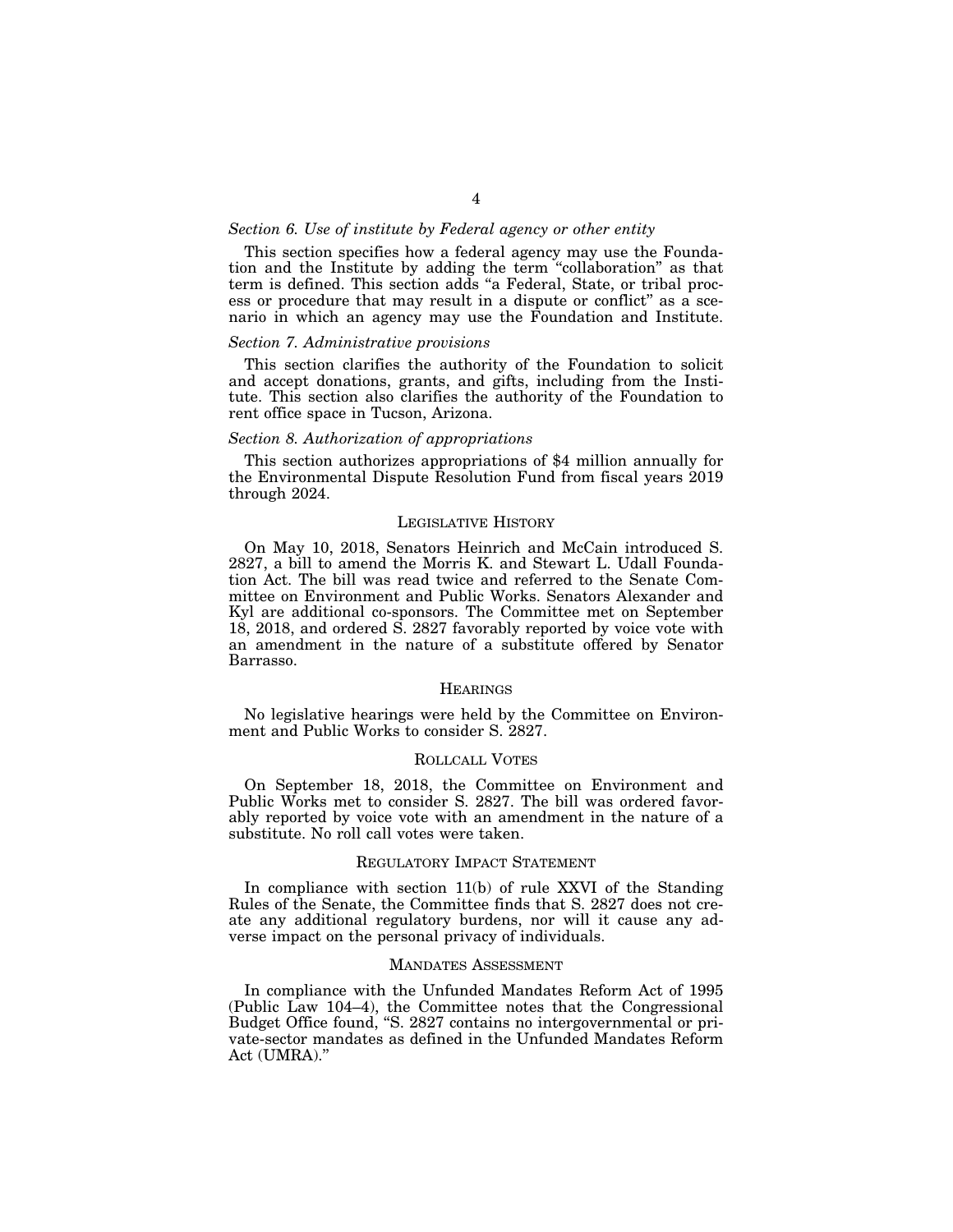## COST OF LEGISLATION

Section 403 of the Congressional Budget and Impoundment Control Act requires that a statement of the cost of the reported bill, prepared by the Congressional Budget Office, be included in the report. That statement follows:

> U.S. CONGRESS, CONGRESSIONAL BUDGET OFFICE, *Washington, DC, October 22, 2018.*

Hon. JOHN BARRASSO, *Chairman, Committee on Environment and Public Works, U.S. Senate, Washington, DC.* 

DEAR MR. CHAIRMAN: The Congressional Budget Office has prepared the enclosed cost estimate for S. 2827, a bill to amend the Morris K. Udall and Stewart L. Udall Foundation Act.

If you wish further details on this estimate, we will be pleased to provide them. The CBO staff contact is Justin Humphrey.

Sincerely,

## KEITH HALL, *Director.*

## Enclosure.

## *S. 2827—A bill to amend the Morris K. Udall and Stewart L. Udall Foundation Act*

Summary: S. 2827 would amend the Morris K. Udall and Stewart L. Udall Foundation Act and reauthorize the appropriation of funds for the Environmental Dispute Resolution Fund and the Morris K. Udall and Stewart L. Udall Trust Fund. CBO estimates that implementing the bill would cost \$30 million over the 2019– 2023 period and an additional \$15 million over the subsequent five years. That spending would be subject to appropriation of the estimated amounts.

The trust fund invests its balances in Treasury obligations, and the interest from those investments is available without further appropriation to support the fund's activities. Enacting S. 2827 would increase the amounts available for investment and thus increase the interest the trust fund earns and spends. CBO estimates that direct spending would total \$2 million over the 2019–2028 period; therefore, pay-as-you-go procedures apply. The bill would not affect revenues.

CBO estimates that enacting S. 2827 would not increase net direct spending or on-budget deficits by more than \$5 billion in any of the four consecutive 10-year periods beginning in 2029.

S. 2827 contains no intergovernmental or private-sector mandates as defined in the Unfunded Mandates Reform Act (UMRA).

Estimated cost to the Federal Government: The estimated budgetary effects of S. 2827 are shown in the following table. The costs of the legislation fall within budget functions 300 (natural resources and the environment) and 500 (education, training, employment, and social services).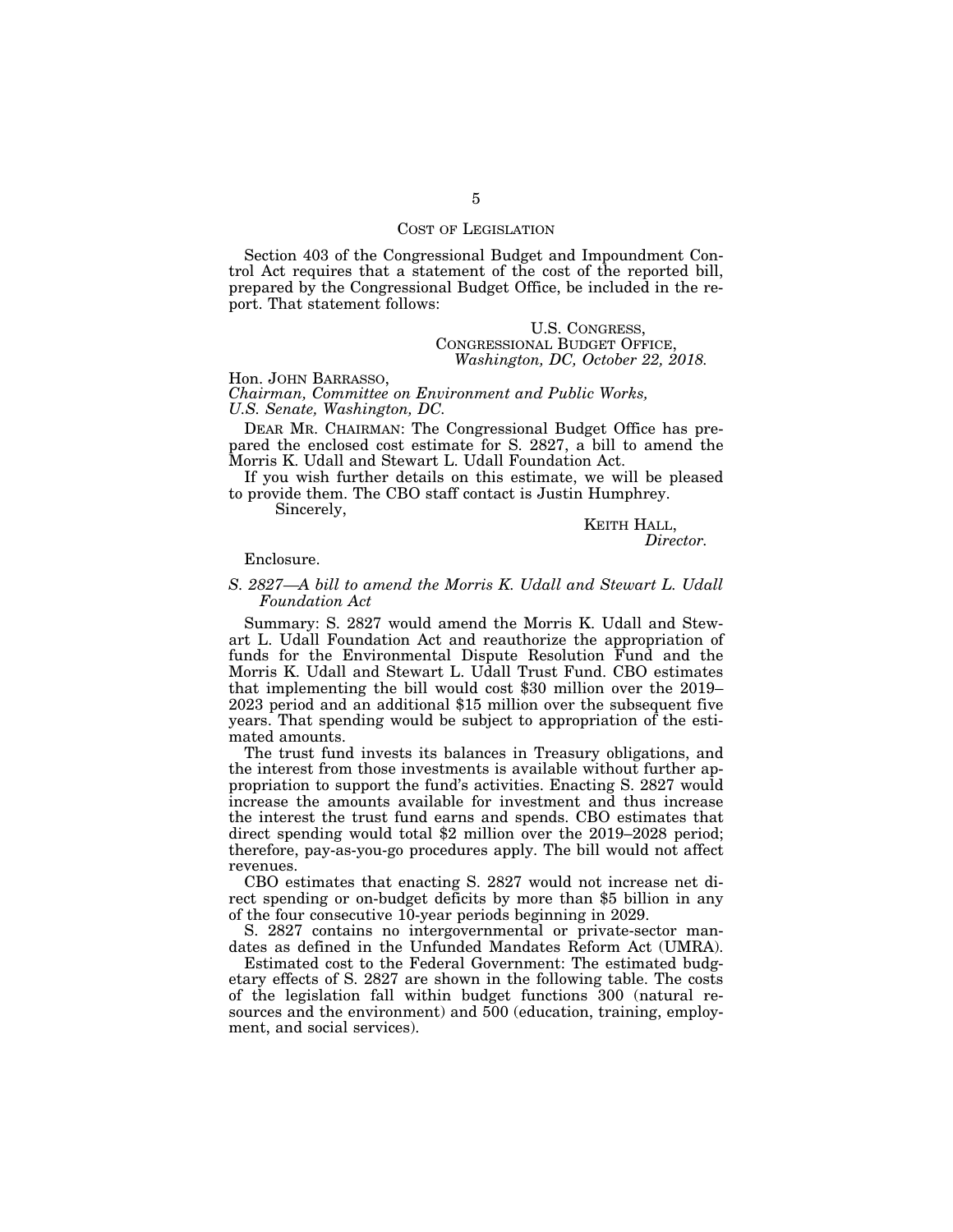|                                                                                       |      |      |      |                         |                                               | By fiscal year, in millions of dollars- |      |      |      |      |                             |    |
|---------------------------------------------------------------------------------------|------|------|------|-------------------------|-----------------------------------------------|-----------------------------------------|------|------|------|------|-----------------------------|----|
|                                                                                       | 2019 | 2020 | 2021 | 2022                    | 2023                                          | 2024                                    | 2025 | 2026 | 2027 | 2028 | $2019 - 2023$ $2019 - 2028$ |    |
|                                                                                       |      |      |      |                         | INCREASES IN SPENDING SUBJECT TO APPROPRIATIO |                                         |      |      |      |      |                             |    |
|                                                                                       |      |      |      |                         |                                               |                                         |      |      |      |      |                             |    |
| Environmental Dispute Resolution Fund:                                                |      |      |      |                         |                                               |                                         |      |      |      |      |                             |    |
|                                                                                       |      |      |      |                         |                                               |                                         |      |      |      |      |                             | ಸ  |
|                                                                                       |      |      |      |                         |                                               |                                         |      |      |      |      | ≌                           | Z  |
| Morris K. Udall and Stewart L. Udall Trust Fund                                       |      |      |      |                         |                                               |                                         |      |      |      |      |                             |    |
|                                                                                       |      |      |      |                         |                                               |                                         |      |      |      |      |                             | ಸ  |
|                                                                                       |      |      |      |                         |                                               |                                         |      |      |      |      | ≘                           | ಸ  |
| Total:                                                                                |      |      |      |                         |                                               |                                         |      |      |      |      |                             |    |
| Estimated Authorization Level                                                         |      |      |      |                         |                                               |                                         |      |      |      |      | వె                          |    |
|                                                                                       |      |      |      |                         |                                               |                                         |      |      |      |      | 28                          | 45 |
|                                                                                       |      |      |      | NCREASES IN DIRECT SPEN |                                               |                                         |      |      |      |      |                             |    |
|                                                                                       |      |      |      |                         |                                               |                                         |      |      |      |      |                             |    |
|                                                                                       |      |      |      |                         |                                               |                                         |      |      |      |      |                             | C  |
| Components may not sum to totals because of rounding; $* =$ between zero and \$500,00 |      |      |      |                         |                                               |                                         |      |      |      |      |                             |    |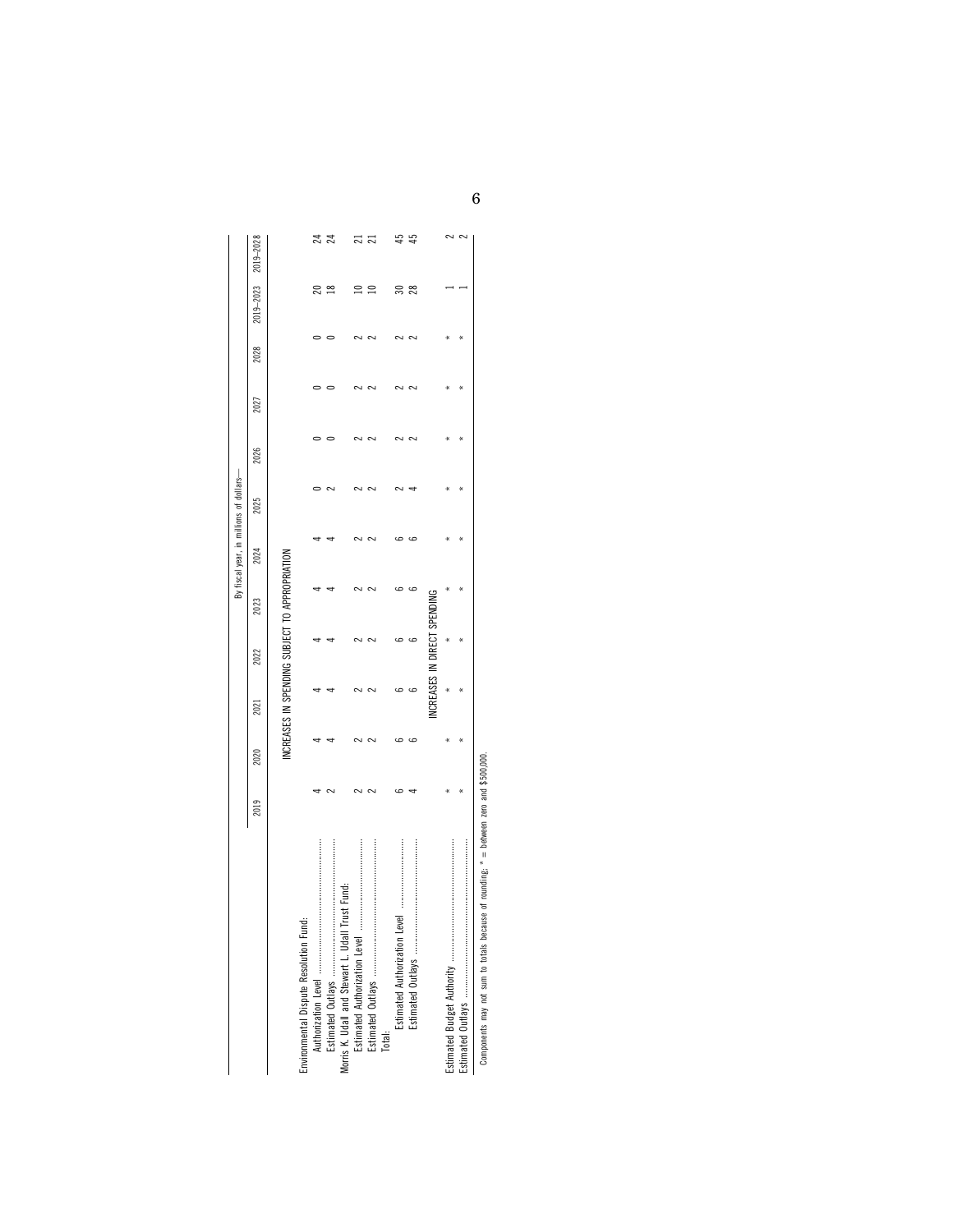Basis of estimate: The Morris K. Udall and Stewart L. Udall Foundation is an independent agency of the executive branch. The foundation's activities are funded by appropriations to the Environmental Dispute Resolution Fund (EDRF) and the Morris K. Udall and Stewart L. Udall Trust Fund. Although the underlying authorizations for those programs have expired, the Congress has continued to appropriate funds for them.

For this estimate, CBO assumes the bill will be enacted near the end of 2018 and that the necessary funds will be appropriated each year. Estimated outlays are based on historical spending patterns.

#### *Spending subject to appropriation*

CBO estimates that S. 2827 would authorize the appropriation of \$30 million over the 2019–2023 period and an additional \$15 million over the subsequent five years. Implementing the bill's provisions would cost \$45 million over the 2019–2028 period, CBO estimates.

Environmental Dispute Resolution Fund. Appropriations for the EDRF are used to support the annual operations of the U.S. Institute for Environmental Conflict Resolution. From 2019 through 2024, S. 2827 would authorize the annual appropriation of \$3 million to pay operating costs and \$1 million to pay for services to support federal and nonfederal entities in environmental conflict resolution proceedings involving federal agencies. CBO estimates that implementing those provisions would cost \$18 million over the 2019–2023 period. The Congress appropriated \$3 million for the EDRF for  $2019$ .

Trust Fund. Appropriations to the trust fund are invested in Treasury obligations, with some of the appropriated funds transferred during the year to support the Native Nations Institute for Leadership, Management, and Policy. The rest of the appropriation remains in the fund and the annual interest credited to the fund is available to support various scholarship and fellowship programs.

S. 2827 would not specifically amend the period for which appropriations to the trust fund are authorized. However, the bill would amend other parts of the law that authorizes those activities. As a result, CBO's estimate is based on the expectation that the Congress intends those activities to continue and thus that S. 2827 would permanently authorize the appropriation of such sums as may be necessary.

The Congress appropriated \$2 million to the trust fund to invest in Treasury obligations for fiscal year 2018. Assuming appropriation of a similar amount for 2019, and increasing that amount for expected inflation in future years, CBO estimates that the bill would authorize the appropriation of \$10 million over the 2019– 2023 period and that outlays would total the same amount over that period.

#### *Direct spending*

CBO estimates that enacting S. 2827 would increase direct spending by \$2 million over the  $2019-2028$  period.

Environmental Dispute Resolution Fund. Appropriations for the EDRF would be used to support the annual operations of the U.S. Institute for Environmental Conflict Resolution. As part of its oper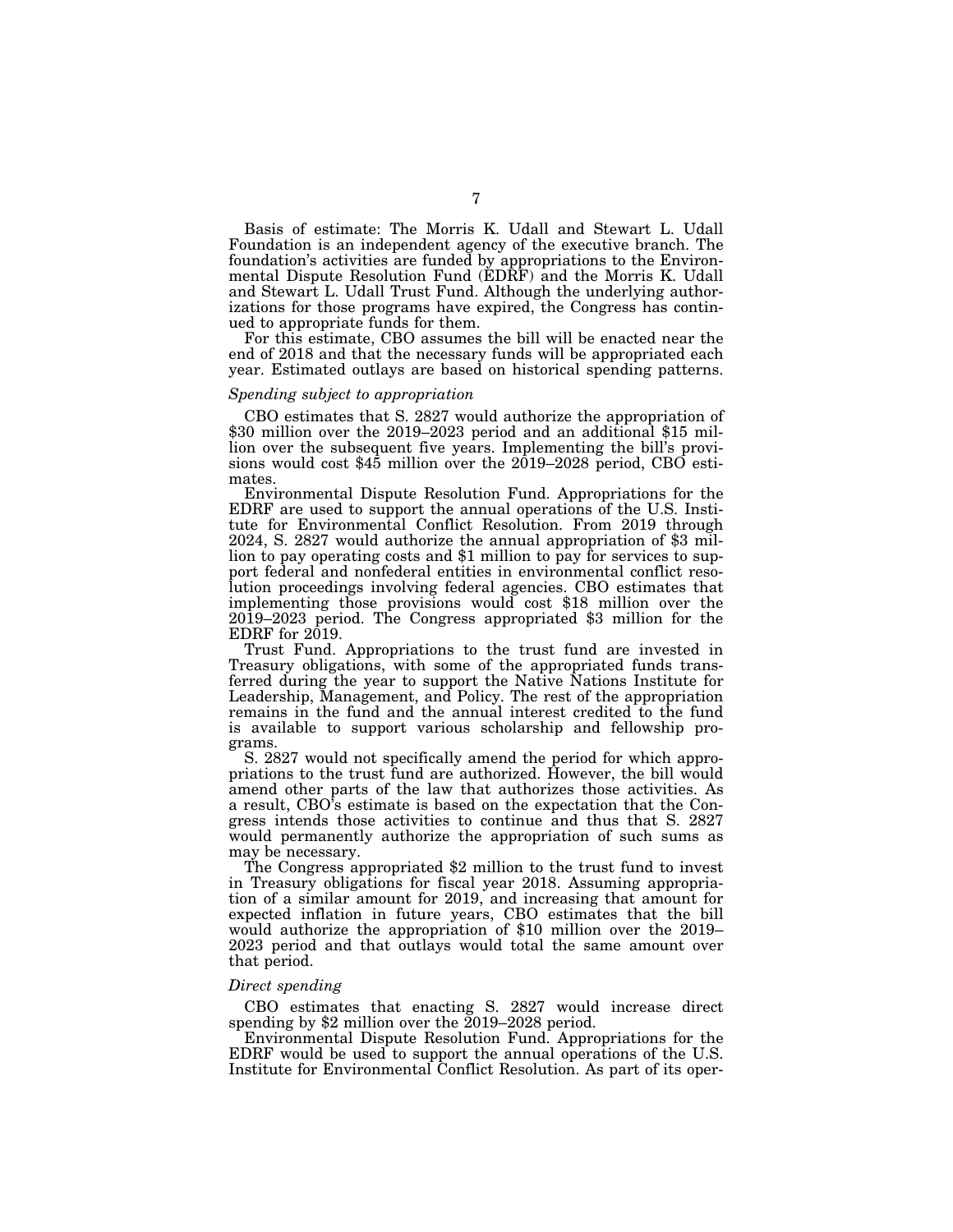ations, the institute provides services to and receives payments from federal and nonfederal entities, which are treated as reductions in direct spending. The institute can then spend those payments on additional activities without further appropriation. However, CBO expects that those payments are likely to be spent shortly after they are collected, so enacting S. 2827 would result in a negligible net effect on direct spending by the EDRF.

Trust Fund. The bill would authorize additional appropriations, which the trust fund would invest in Treasury obligations. The interest earned would be used for the trust fund's activities. Those outlays are classified as direct spending because the fund can spend the interest without further appropriation.

CBO estimates that enacting S.  $2827$  would authorize the appro-<br>priation of \$21 million over the 2019–2028 period for the trust fund to invest in Treasury obligations. Based on CBO's projections of interest rates, the trust fund would earn, and subsequently spend, an additional \$2 million over the 2019–2028 period.

Pay-As-You-Go considerations: The Statutory Pay-As-You-Go Act of 2010 establishes budget-reporting and enforcement procedures for legislation affecting direct spending or revenues. CBO estimates that enacting S. 2827 would increase direct spending by an insignificant amount in each fiscal year from 2019 to 2028 and by \$2 million over the 2019–2028 period, as shown in the table at the top of page 2.

Increase in long-term direct spending and deficits: CBO estimates that enacting S. 2827 would not increase net direct spending or on-budget deficits by more than \$5 billion in any of the four consecutive 10-year periods beginning in 2029.

Mandates: S. 2827 contains no intergovernmental or private-sector mandates as defined in UMRA.

Estimate prepared by: Federal costs: Justin Humphrey and Robert Reese; Mandates: Zachary Byrum.

Estimate reviewed by: Kim P. Cawley, Chief, Natural and Physical Resources Cost Estimates Unit; Sheila Dacey, Chief, Income Security and Education Cost Estimates Unit; H. Samuel Papenfuss, Deputy Assistant Director for Budget Analysis; Theresa Gullo, Assistant Director for Budget Analysis.

#### CHANGES IN EXISTING LAW

In compliance with section 12 of rule XXVI of the Standing Rules of the Senate, changes in existing law made by the bill as reported are shown as follows: Existing law proposed to be omitted is enclosed in [black brackets], new matter is printed in *italic*, existing law in which no change is proposed is shown in roman:

\* \* \* \* \* \* \*

## **Morris K. Udall and Stewart L. Udall Foundation Act**

\* \* \* \* \* \* \*

#### **SECTION 1. [20 U.S.C. 5601 note] SHORT TITLE.**

This Act may be cited as the ''Morris K. Udall and Stewart L. Udall Foundation Act''.

\* \* \* \* \* \* \*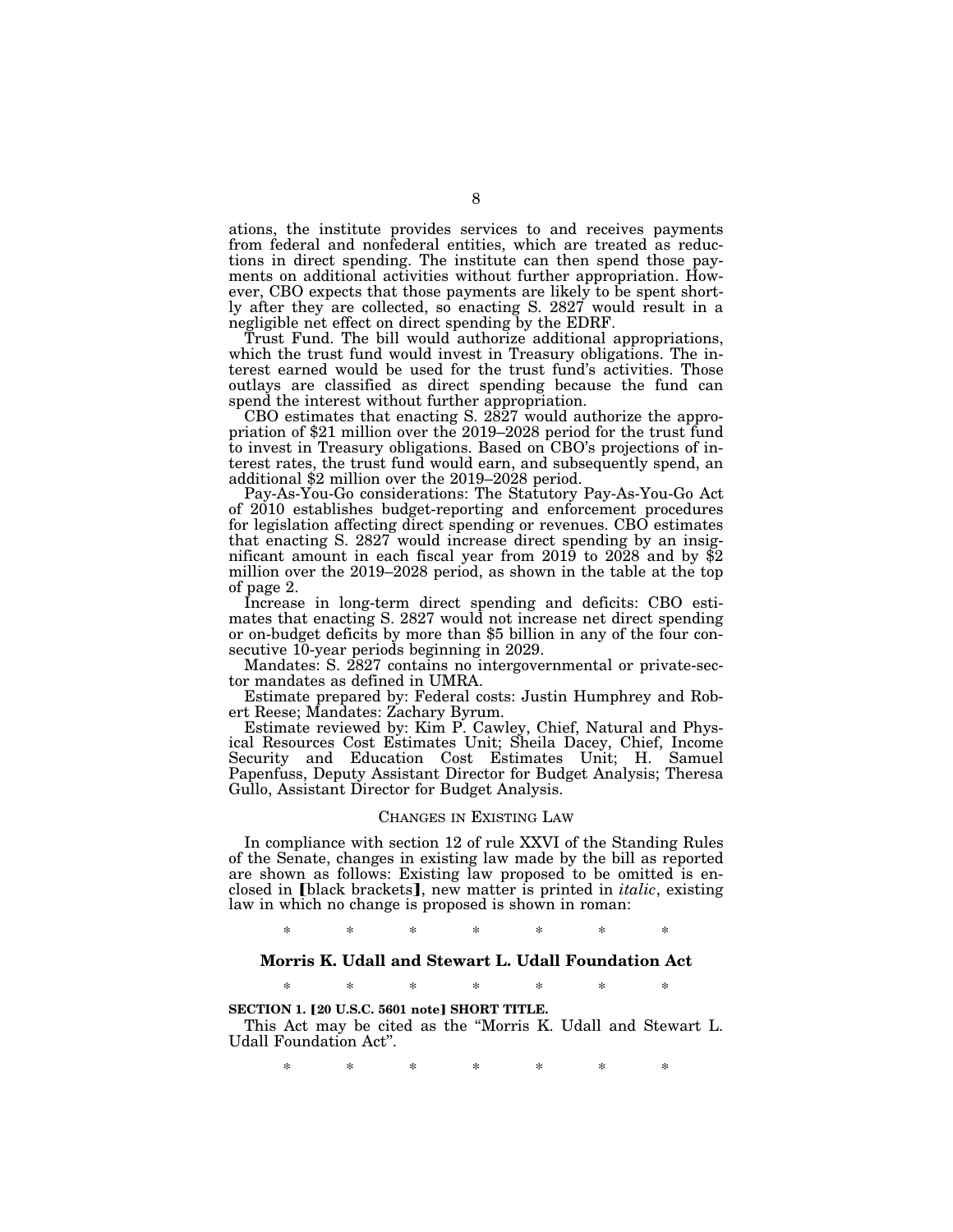**SEC. 3. [20 U.S.C. 5601] FINDINGS.** 

The Congress finds that—  $(1) * *$ 

\* \* \* \* \* \* \*

(5) the Foundation—

(A) since 1995, has operated exceptional scholarship, internship, and fellowship programs for areas of study related to the environment and Native American tribal policy and health care;

(B) since 1999, has provided valuable environmental conflict resolution services and leadership through [the United States Institute for Environmental Conflict Resolution] *the Institute*; and

(C) is committed to continue making a substantial contribution toward public policy in the future by—

(i) playing a significant role in developing the next generation of environmental and Native American leaders;

\* \* \* \* \* \* \*

# **SEC. 4. [20 U.S.C. 5602] DEFINITIONS.**

For the purposes of this Act—

(1) the term ''Board'' means the Board of Trustees of the Foundation established under section 5(b);

(2) the term "Center" means [the Udall Center for Studies in Public Policy established at the University of Arizona in 1987**]** *the Udall Center for Studies in Public Policy established in 1987 at the University of Arizona, and includes the Native Nations Institute*;

*(3) the term 'collaboration' means to work in partnership with other entities for the purpose of*—

*(A) resolving disputes;* 

*(B) addressing issues that may cause or result in disputes; or* 

*(C) streamlining and enhancing Federal, State, or tribal environmental and natural resource decision-making proc-*

*esses or procedures that may result in a dispute or conflict;*   $\lceil(3)\rceil$  (4) the term "eligible individual" means a citizen or national of the United States or a permanent resident alien of the United States;

 $[(4)]$  (5) the term "environmental dispute" means a dispute or conflict relating to the environment, public lands, or natural resources;

 $[(5)]$   $(6)$  the term "Foundation" means the Morris K. Udall and Stewart L. Udall Foundation established under section 5(a);

 $(6)$  (7) the term "Institute" means the United States Institute for Environmental Conflict Resolution] *John S. McCain III United States Institute for Environmental Conflict Resolution* established pursuant to  $[section 7(a)(1)(D)]$  *section 7(a)(1)(B)*;

 $\lceil (7) \rceil$  (8) the term "institution of higher education" has the same meaning given to such term by  $\lceil \text{section 1201(a)} \rceil$  *section*  $101(a)$  of the Higher Education Act of 1965;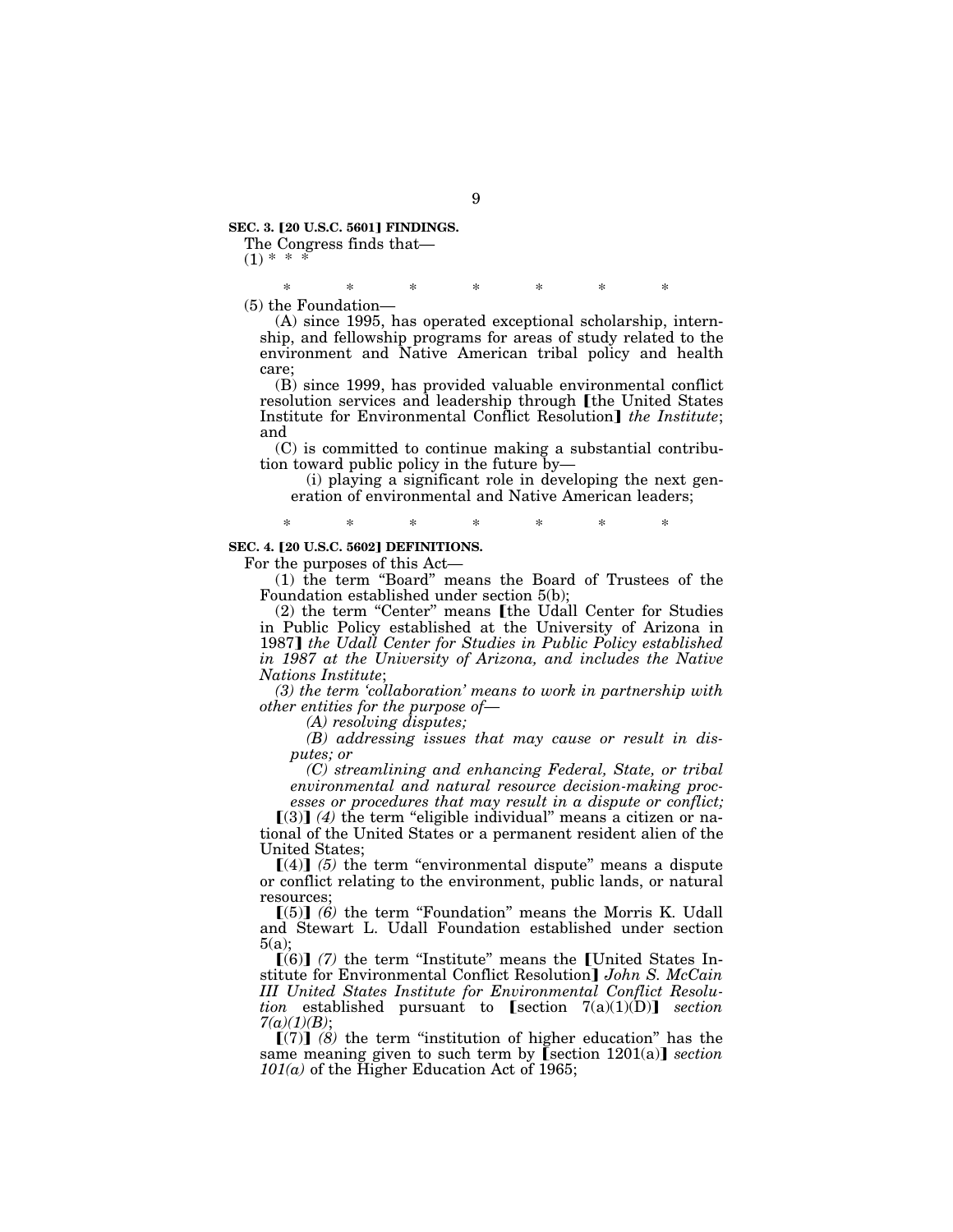*(9) the term 'Nation's parks and wilderness' means units of the National Park System and components of the National Wilderness Preservation System;* 

*(10) the term 'Native Nations Institute' means the Native Nations Institute for Leadership, Management, and Policy established at the University of Arizona in 2001;* 

 $(8)$  (11) the term "State" means each of the several States, the District of Columbia, Guam, the Virgin Islands, American Samoa, the Commonwealth of the Northern Mariana Islands, the Republic of the Marshall Islands, the Federal States of Micronesia, and the Republic of Palau (until the Compact of Free Association is ratified); and<br>
[(9)] *(12)* the term "Trust Fund" means the Morris K. Udall

and Stewart L. Udall Trust Fund established in section 8.

# \* \* \* \* \* \* \* SEC. 5. <sup>[20 U.S.C. 5603] ESTABLISHMENT OF THE MORRIS K. UDALL</sup> **AND STEWART L. UDALL FOUNDATION.**

(a) ESTABLISHMENT.— \* \* \*

\* \* \* \* \* \* \* (e) LOCATION OF FOUNDATION.—The Foundation shall be located in Tucson, *[Arizona] Arizona and the District of Columbia*.

\* \* \* \* \* \* \*

#### **SEC. 6. [20 U.S.C. 5604] PURPOSE OF THE FOUNDATION.**

It is the purpose of the Foundation to—

 $(1)$  \*

\* \* \* \* \* \* \* (4) [establish a Program for Environmental Policy Research and Environmental Conflict Resolution and Training at the Center] *establish a program for environmental policy research at the Center and a program for environmental conflict resolution and training at the John S. McCain III United States Institute for Environmental Conflict Resolution*;

(5) develop resources to properly train professionals in the environmental, *natural resource, conflict resolution,* and related fields;

\* \* \* \* \* \* \*

(7) develop resources *at the Native Nations Institute* to properly train Native American and Alaska Native professionals in health care and public policy, by *providing education to and*  conducting management and leadership training of Native Americans, Alaska Natives, and others involved in tribal leadership, providing assistance and resources for policy analysis, and carrying out other appropriate activities.;

(8) establish as part of the Foundation the *John S. McCain III* United States Institute for Environmental Conflict Resolution to assist the Federal Government in implementing section 101 of the National Environmental Policy Act of 1969 (42 U.S.C. 4331) by providing assessment, mediation, and other related services to **[**resolve environmental**]** *resolve environmental issues, conflicts, and* disputes involving agencies and instrumentalities of the United States; and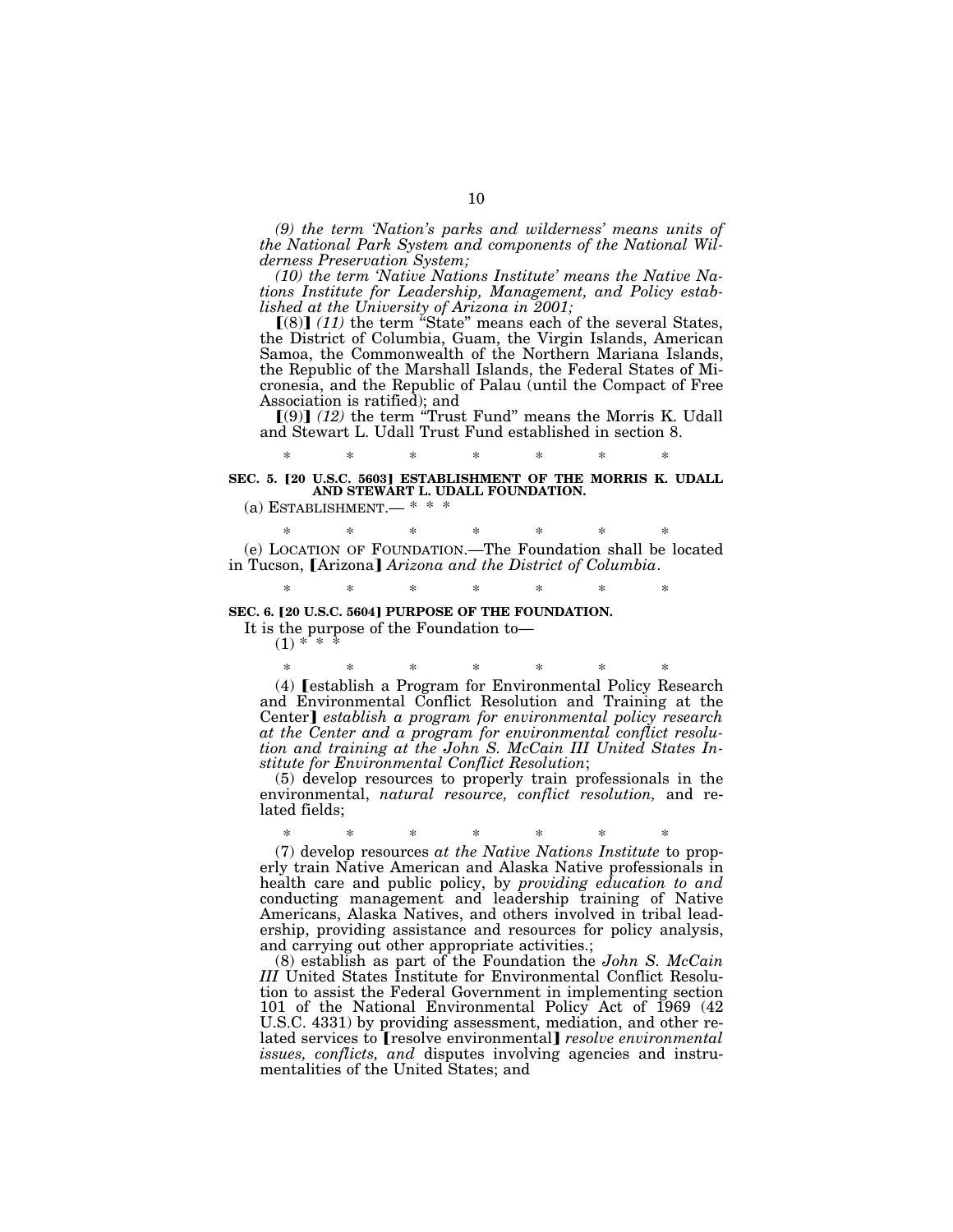(9) complement the direction established by the President in Executive Order No. 12988 (61 Fed. Reg. 4729; relating to civil justice reform).

\* \* \* \* \* \* \*

## **SEC. 7. [20 U.S.C. 5605] AUTHORITY OF THE FOUNDATION.**

(a) AUTHORITY OF THE FOUNDATION.—

(1) IN GENERAL.— $[(A)$  The Foundation, in consultation with the Center, is authorized to identify and conduct such programs, activities, and services as the Foundation considers appropriate to carry out the purposes described in section 6. The Foundation shall have the authority to award scholarships, fellowships, internships, and grants and fund the Center to carry out and manage other programs, activities and services.

ø(B) The Foundation may provide, directly or by contract, for the conduct of national competition for the purpose of selecting recipients of scholarships, fellowships, internships, and grants awarded under this Act.

 $(C)$  The Foundation may award scholarships, fellowships, internships and grants to eligible individuals in accordance with the provisions of this Act for study in fields related to the environment and Native American and Alaska Native health care and tribal public policy. Such scholarships, fellowships, internships and grants shall be awarded to eligible individuals who meet the minimum criteria established by the Foundation.

*(A) GENERAL PROGRAMMING AUTHORITY.—The Foundation is authorized to identify and conduct, directly or by contract, such programs, activities, and services as the Foundation considers appropriate to carry out the purposes described in section 6, which may include—* 

*(i) awarding scholarships, fellowships, internships, and grants, by national competition or other method, to eligible individuals, as determined by the Foundation and in accordance with paragraphs (2), (3), and (4), for study in fields related to the environment or Native American and Alaska Native health care and tribal policy;* 

*(ii) funding the Center to carry out and manage other programs, activities, and services; and* 

*(iii) other education programs that the Board determines are consistent with the purposes for which the Foundation is established.* 

 $[(D)]$   $(B)$  [Institute for environmental conflict resolution]. *JOHN S. MCCAIN III UNITED STATES INSTITUTE FOR ENVIRONMENTAL CONFLICT RESOLUTION.—* 

(i) IN GENERAL.—The Foundation shall—

(I) establish the *John S. McCain III* United States Institute for Environmental Conflict Resolution as part of the Foundation; and

(II) identify and conduct such programs, activities, and services as the Foundation determines appropriate to permit the Foundation to provide assessment, mediation, *collaboration*, training,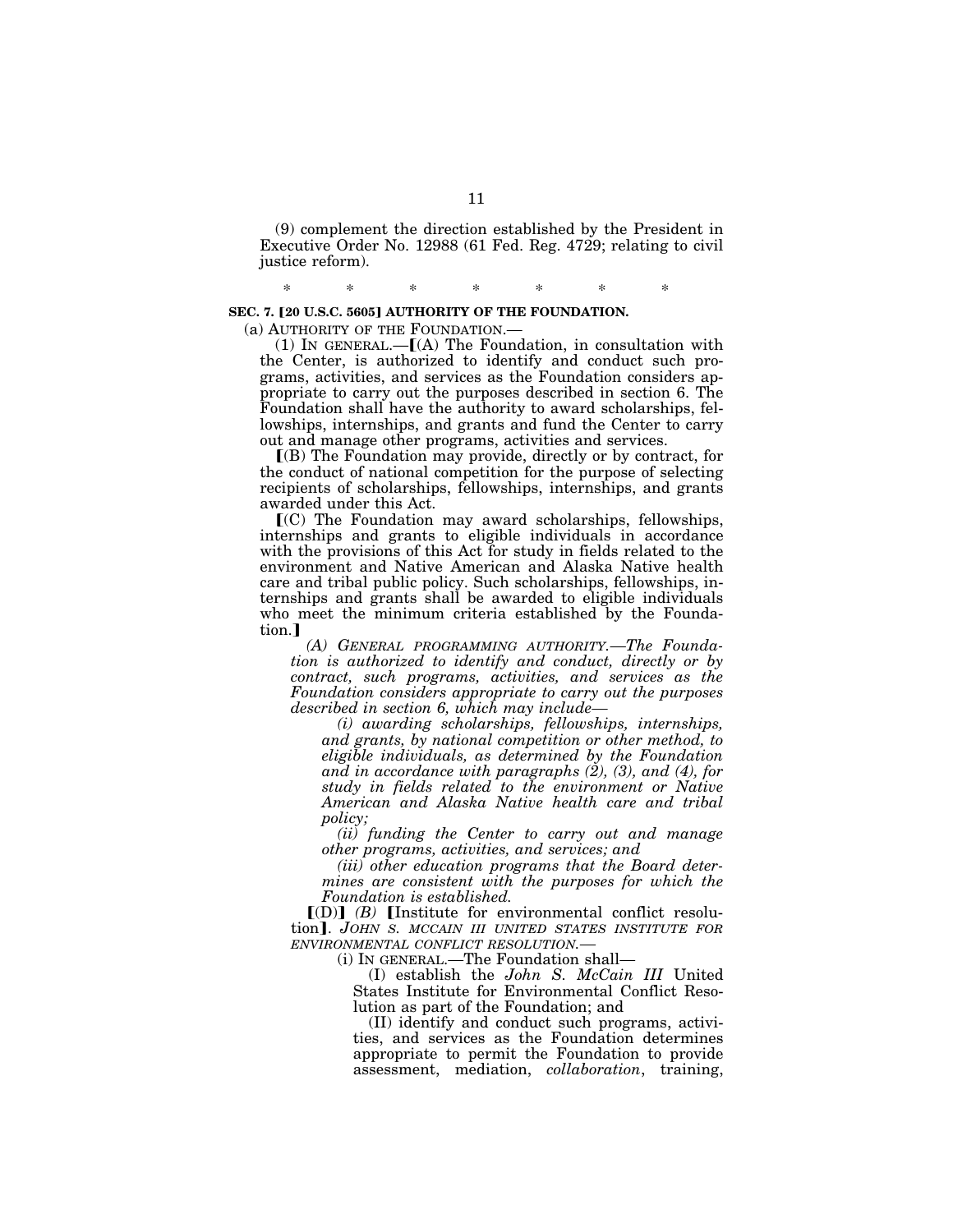and other related services  $[$  to resolve environ-<br>mental disputes $]$  to resolve—

mental disputes¿ *to resolve*— *(aa) environmental disputes; and* 

*(bb) Federal, State, or tribal environmental or natural resource decision-making processes or procedures that may result in a dispute or conflict that may cause or result in disputes.* 

(ii) GEOGRAPHIC PROXIMITY OF CONFLICT RESOLUTION PROVISION.—In providing assessment, mediation, *collaboration*, training, and other related services under clause (i)(II) to resolve environmental disputes, the Foundation shall consider, to the maximum extent practicable, conflict resolution providers within the geographic proximity of the conflict.

\* \* \* \* \* \* \*  $(4)$  INTERNSHIPS.—

\* \* \* \* \* \* \*

*(5)* PARKS IN FOCUS.—*The Foundation shall—* 

*(A) identify and invite the participation of youth throughout the United States to enjoy the Nation's parks and wilderness and other outdoor areas, in an education program intended to carry out the purpose of paragraphs (1) and (2) of section 6; and* 

*(B) provide training and education programs and activities to teach Federal employees, natural resource professionals, elementary and secondary school educators, and others to work with youth to promote the use and enjoyment of the Nation's parks and wilderness and other outdoor areas.* 

*(6)* SPECIFIC PROGRAMS.—*The Foundation shall assist in the development and implementation of programs at the Center—* 

*(A) to provide for an annual meeting of experts to discuss contemporary environmental issues;* 

*(B) to conduct environmental policy research; and* 

*(C) to promote dialogue with visiting policymakers on environmental, natural resource, and public lands issues.* 

 $(5)$  GRANTS.—The Foundation shall award grants to the Center—

 $(A)$  to provide for an annual panel of experts to discuss contemporary environmental issues;

 $($ B $)$  to conduct environmental policy research;

 $\mathbf{I}(\mathbf{C})$  to conduct research on Native American and Alaska Native health care issues and tribal public policy issues;

 $I(D)$  for visiting policymakers to share the practical experiences of such for visiting policymakers with the Foundation; and

 $\Gamma(E)$  to conduct training, research, and other activities under section  $6(7)$ .

[(6)] (7) REPOSITORY.—The Foundation shall provide direct or indirect assistance from the proceeds of the Trust Fund to the Center to maintain the current site of the repository for **[Morris K. Udall's papers]** the papers of Morris K. Udall and *Stewart L. Udall* and other such public papers as may be appropriate and assure such papers' availability to the public.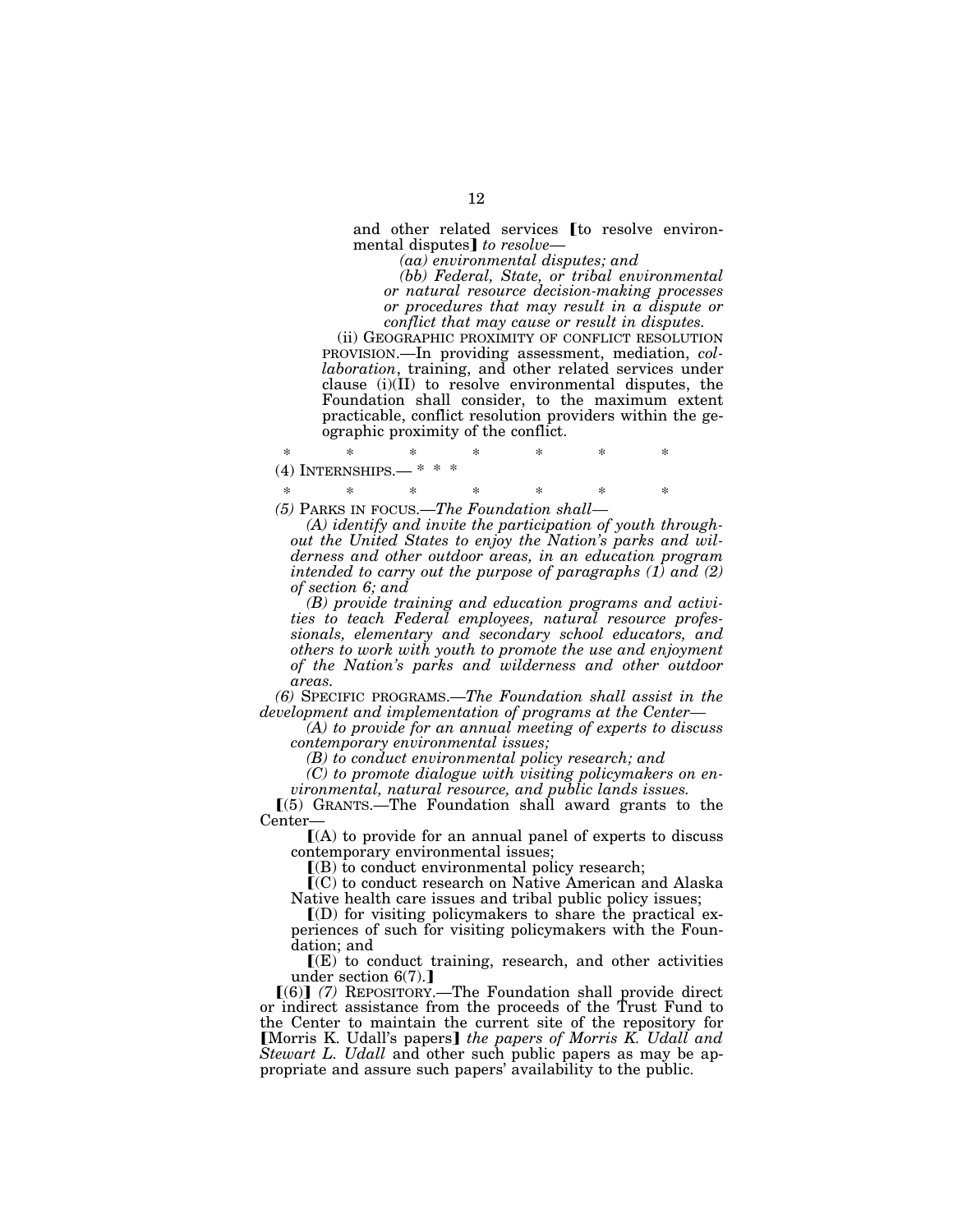$\lceil (7) \rceil$  (8) COORDINATION.—The Foundation shall assist in the development and implementation of a Program for Environmental Policy Research and Environmental Conflict Resolution and Training to be located at the Center.

*(9)* NATIVE NATIONS INSTITUTE.—*The Foundation shall provide direct or indirect assistance to the Native Nations Institute from the annual appropriations to the Trust Fund in such amounts as Congress may direct to conduct research and provide education and training to Native American and Alaska Native professionals and leaders on Native American and Alaska Native health care issues and tribal public policy issues as provided in section 6(7).* 

\* \* \* \* \* \* \* ø(c) PROGRAM PRIORITIES.—The Foundation shall determine the priority of the programs to be carried out under this Act and the amount of funds to be allocated for such programs. However, not less than 50 percent shall be utilized for the programs set forth in section  $6(a)(2)$ , section  $6(a)(3)$ , and section  $6(a)(4)$ , not more than 15 percent shall be used for salaries and other administrative purposes, and not less than 20 percent shall be appropriated to the Center for section  $6(a)(5)$ , section  $6(a)(6)$ , and section  $6(a)(7)$  conditioned on a 25-percent match from other sources and further conditioned on adequate space at the Center being made available for the Executive Director and other appropriate staff of the Foundation by the Center.

*(c)* PROGRAM PRIORITIES.—

*(1)* IN GENERAL.—*The Foundation shall determine the priority of the programs to be carried out under this Act and the amount of funds to be allocated for such programs from the funds earned annually from the interest derived from the investment of the Trust Fund, subject to paragraph (2).* 

*(2)* LIMITATIONS.—*In determining the amount of funds to be allocated for programs carried out under this Act for a year*—

*(A) not less than 50 percent of such annual interest earnings shall be utilized for the programs set forth in paragraphs (2), (3), (4), and (5) of subsection (a);* 

*(B) not more than 17.5 percent of such annual interest earnings shall be allocated for salaries and other administrative purposes; and* 

*(C) not less than 20 percent of such annual interest earnings shall be appropriated to the Center for activities under paragraphs (7) and (8) of subsection (a).* 

*(d)* DONATIONS. *Any funds received by the Foundation in the form of donations or grants, as well as any unexpended earnings on interest from the Trust Fund that is carried forward from prior years*—

*(1) shall not be included in the calculation of the funds available for allocations pursuant to subsection (c); and* 

*(2) shall be available to carry out the provisions of this Act as the Board determines to be necessary and appropriate.* 

\* \* \* \* \* \* \*